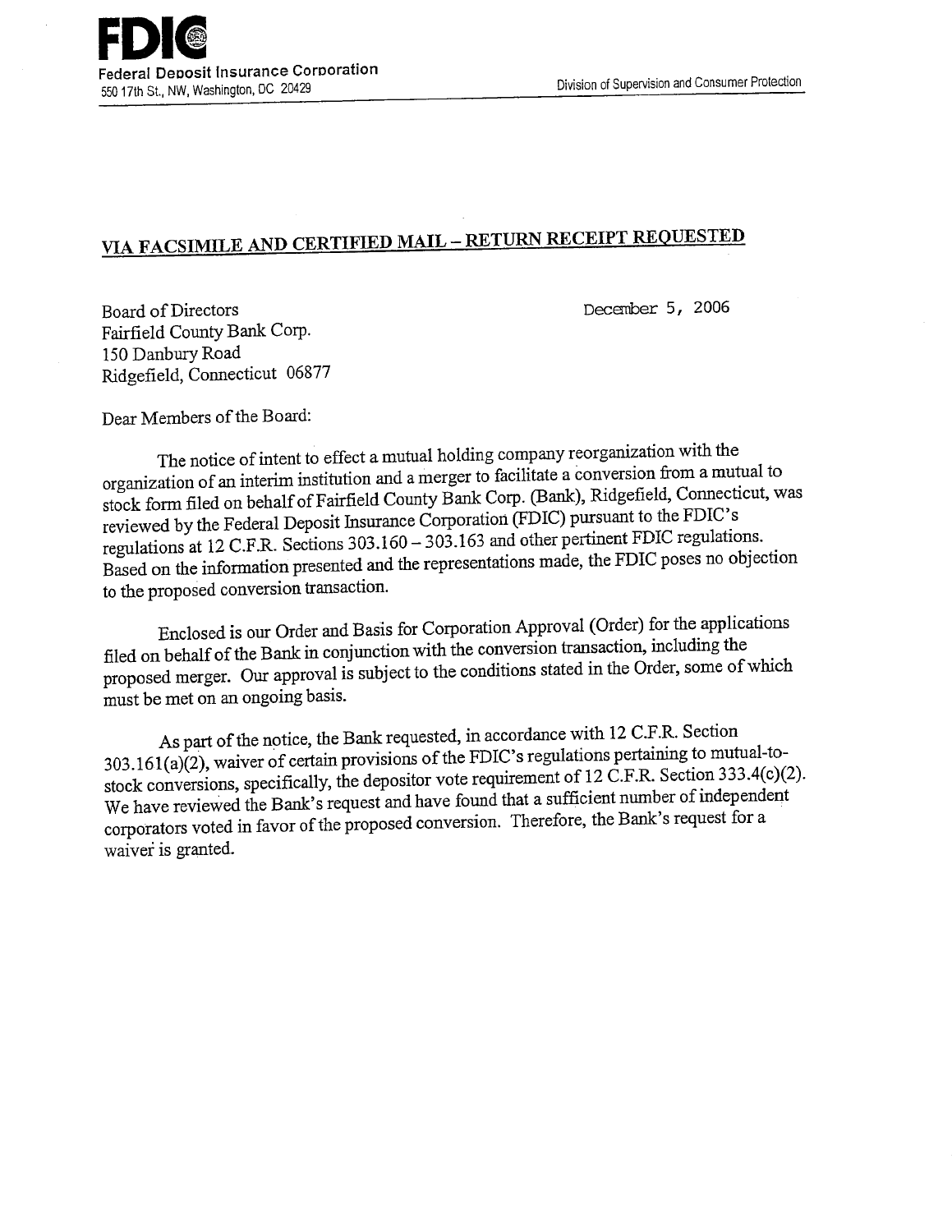Please notify the Boston Area Office in writing when the proposed transaction has been consummated. If an extension of time limit included in the Order is required, a letter requesting a specific extension of the limitation, including reasons therefore, should be submitted to the Boston Area Office.

Sincerely,

## **/S/**

Christopher J. Spoth Senior Deputy Director

Enclosure

cc: Ellen J. Beardsley, Esq. Tyler Cooper & Alcorn, LLP 185 Asylum Street CityPlace I, 35th Floor Hartford, CT 06103-3488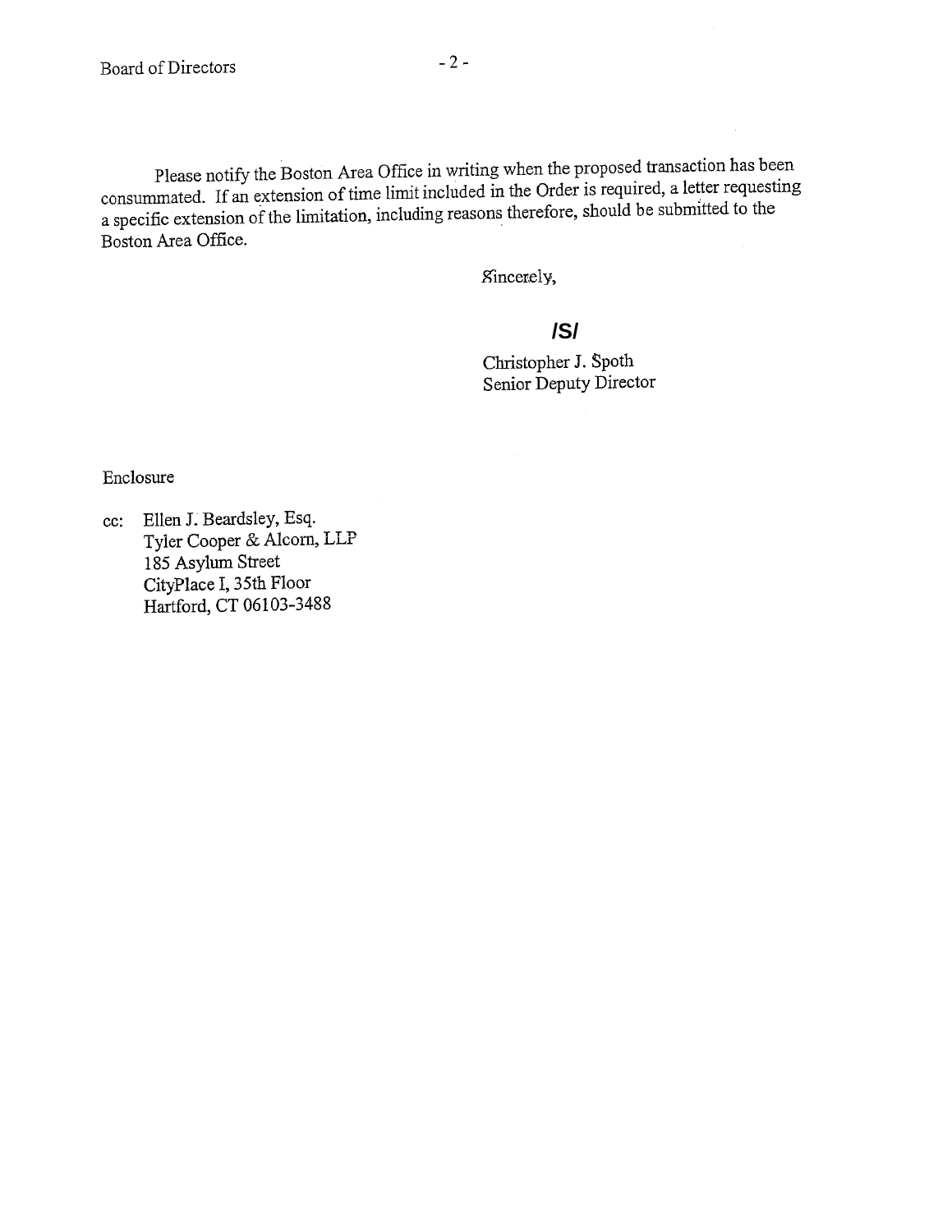## **FEDERAL DEPOSIT INSURANCE CORPORATION**

Fairfield County Bank Corp. Ridgefield, Fairfield County, Connecticut

Application for Consent to Merge

## **ORDER AND BASIS FOR CORPORATION APPROVAL**

Pursuant to Section 18(c) and other provisions of the Federal Deposit Insurance Act (FDI Act), an application has been filed on behalf of Fairfield County Bank Corp., Ridgefield, Fairfield County, Connecticut (Mutual Institution), currently a Connecticut-chartered mutual savings bank and Deposit Insurance Fund (D]F) member with total resources of \$1,351,338,000 and total deposits of \$1,051,792,000 as of September 30, 2006, for the FDIC's consent to merge with Fairfield County Bank II, Ridgefield, Connecticut (Stock Savings Bank), a proposed new interim Connecticut-chartered stock savings bank.

The transaction is the result of Mutual Institution's plan of reorganization, which, solely to facilitate such undertaking, provides for:

- The Mutual Institution to establish a Connecticut-chartered mutual holding  $\bullet$ company to be known as Fairfield County Bank III MHC, Inc., and to capitalize it with \$150,000;
- Fairfield County Bank III MHC, Inc., to establish a subsidiary Stock Savings Bank and for Mutual Institution to immediately merge with and into Stock Savings Bank, under the name of Fairfield County Bank but with the charter of Stock Savings Bank (Resultant Bank);
- Fairfield County Bank III MHC, Inc., to convert to a federally-chartered mutual holding company, Fairfield County Bank MHC; and
- Upon consummation, Fairfield County Bank MHC will own 100 percent of the stock of Resultant Bank.

At the conclusion of the reorganization, the deposits of the Resultant Bank will continue to be insured under the DIF. Following consummation of the merger, the Resultant Bank will operate the same banking business, with the same management, and at the same locations as Mutual Institution. The proposed transaction will not alter the competitive structure of banking in the market served by Mutual Institution. The Resultant Bank's principal office will continue to be located at 150 Danbury Road, Ridgefield, Connecticut.

Applications for reorganization of Mutual Institution and the subsequent merger of the Mutual Institution into Stock Savings Bank were also filed with the Connecticut Department of Banking, which approved and issued a "Notice of Intent Not to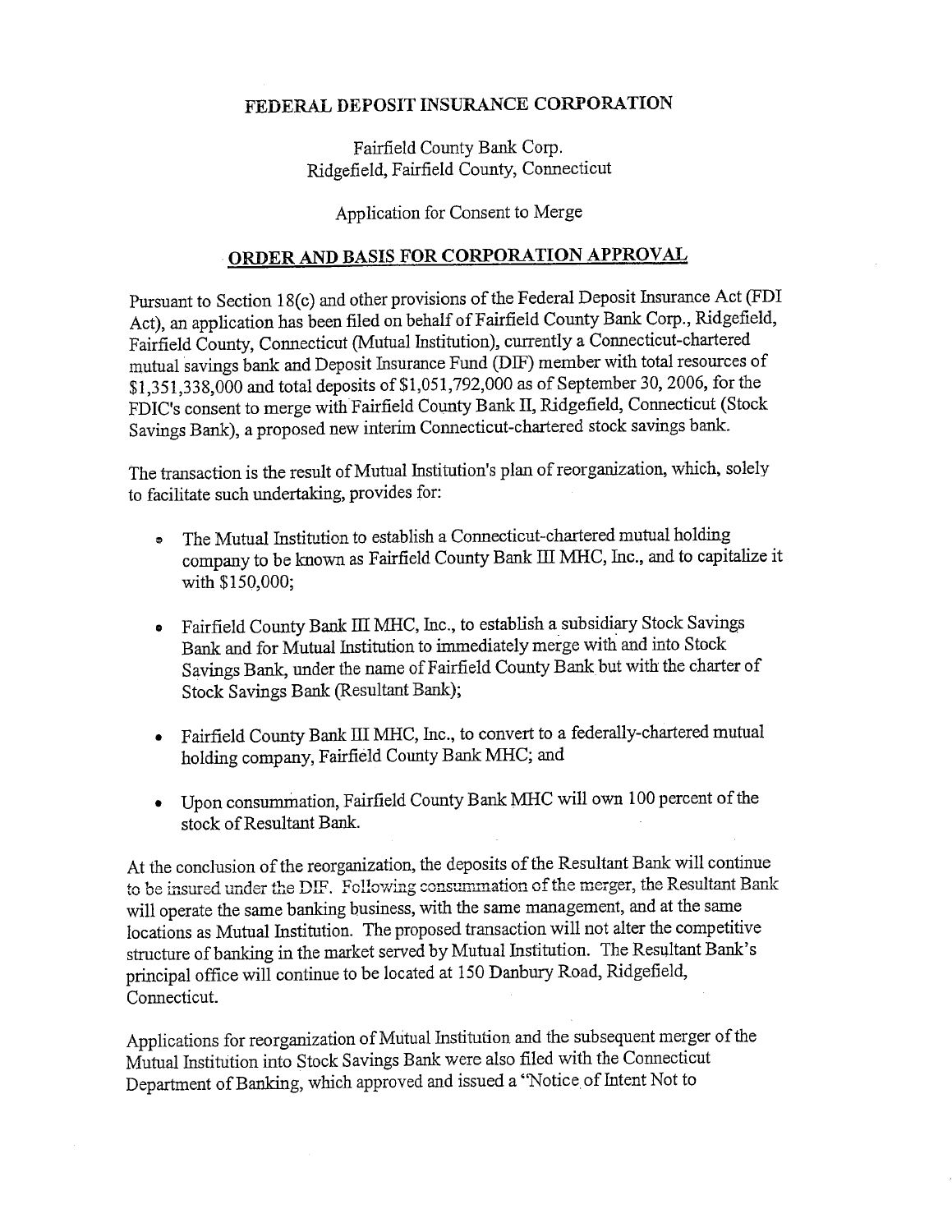Disapprove" the application on October 19, 2006. The application filed with the Office of Thrift Supervision for the conversion of Fairfield County Bank III MHC, Inc., to a federal holding company remains pending.

Notice of the proposed transaction, in a form approved by the FDIC, has been published pursuant to the FDI Act. A review of available information, including the Community Reinvestment Act (CRA) Statement of Mutual Institution, discloses no inconsistencies with the purposes of the CRA. The Resultant Bank is expected to continue to meet the credit needs of its entire community, consistent with the safe and sound operation of the institution.

In connection with the applications, the FDIC has taken into consideration the financial and managerial resources and future prospects of the proponent bank and the Resultant Bank, the convenience and needs of the community to be served, and the proponent bank's compliance with the Bank Secrecy Act and enforcement of anti-money laundering measures. Having found favorably on all statutory factors and having considered other relevant information, including reports on the competitive factors furnished by the Comptroller of the Currency, the Board of Governors of the Federal Reserve System, the Office of Thrift Supervision, and the Attorney General of the United States, it is the FDIC's judgment that the application should be and hereby is approved, subject to the following conditions:

- 1. That except for the proposed acquisition of stock by Fairfield County Bank MHC, no shares of the stock of the Resultant Bank shall be sold, transferred, or otherwise disposed of, to any person (including any Employee Stock Ownership Plan) unless prior notice is provided to, and non-objection is received from, the FDIC;
- 2. That prior to the sale, transfer, or other disposition of any shares of Resultant Bank to any person (including any Employee Stock Ownership Plan), company, or a conversion of Fairfield County Bank MHC, to stock form, the Resultant Bank will provide written notification to the FDIC and provide the FDIC with copies of all documents filed with state and federal banking and/or securities regulators in connection with such sale, transfer, disposition, or conversion;
- That should any shares of the stock of the Resultant Bank be issued to persons other than Fairfield County Bank MIHC, any dividends waived by Fairfield County Bank MHC must be retained by the Resultant Bank and segregated, earmarked, or otherwise identified on the books and records of the Resultant Bank; such amounts must be taken into account in any valuation of the institution, and factored into the calculation used in establishing a fair and reasonable basis for exchanging shares in any subsequent conversion of Fairfield County Bank MIHC to stock form; such amounts shall not be available for payment to, or the value thereof transferred to, minority